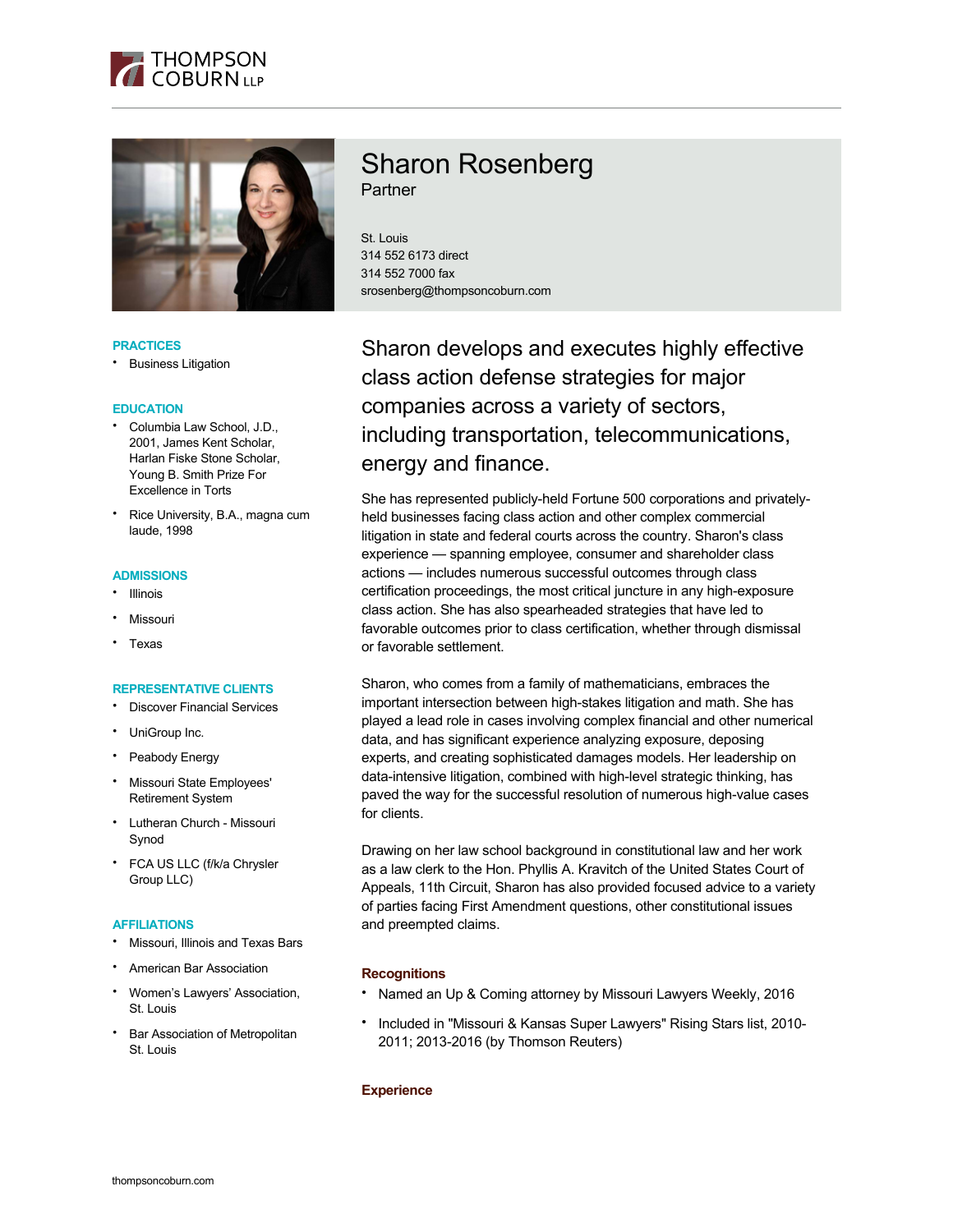

#### **EMPLOYMENT**

- Thompson Coburn LLP Partner, 2010-Present Associate, 2004
- Baker Botts L.L.P. Associate, 2002
- U.S. Court of Appeals, 11th Circuit Law Clerk to Hon. Phyllis A. Kravitch

#### **COMMUNITY**

- National Council of Jewish Women
- Big Brothers Big Sisters of Eastern Missouri Legal Corps
- United Way, Women's Leadership Initiative

## • **Leadership of state and national class actions**

Defended major telecommunications corporation in statewide municipal tax collection class action related to business license taxes.

Defended major transportation carrier in nationwide consumer class action alleging price-fixing related to fuel surcharge.

Defended Fortune Global 100 company in shareholder class action challenging merger.

Defended manufacturer in consumer fraud class actions related to alleged product defects.

• **Representation in the financial services industry**

Defended major bank in nationwide class action alleging unauthorized charges and deceptive trade practices, including issues of arbitrability and class action waivers.

Defended community bank in litigation challenging interest accrual method.

Prosecuted claims for breach of fiduciary duty and breach of contract on behalf of a major public pension system against an international custodian bank.

## • **Experienced litigator in contract law matters**

Defended a national transportation leader in federal contract litigation, obtaining summary judgment to defeat challenge to a crucial aspect of the company's core business model.

Defended major chemical corporation in breach of contract action regarding indemnification of environmental cleanup costs.

Represented exiting stockholder in separation from S corporation for specific enforcement of Restrictive Stock Agreement.

Defended major energy corporation in breach of contract dispute regarding invocation of material-adverse-event clause.

#### • **Depth of familiarity on constitutional issues**

Represented a national online publication in responding to proposed legislation seeking to criminalize the publication of advertisements potentially used for illegal purposes.

Defended a Senate candidate when her campaign was sued for copyright infringement for using news footage in a campaign commercial.

Represented a religious organization regarding church-state questions relative to disposition of church property and court jurisdiction over intrachurch disputes.

Defended a state governor regarding termination of governmental agency board member in case raising issues of sovereign immunity.

#### • **Assisting clients outside of litigation**

Helped a major radio provider respond to a state AG investigation into whether certain calls were protected First Amendment speech or in